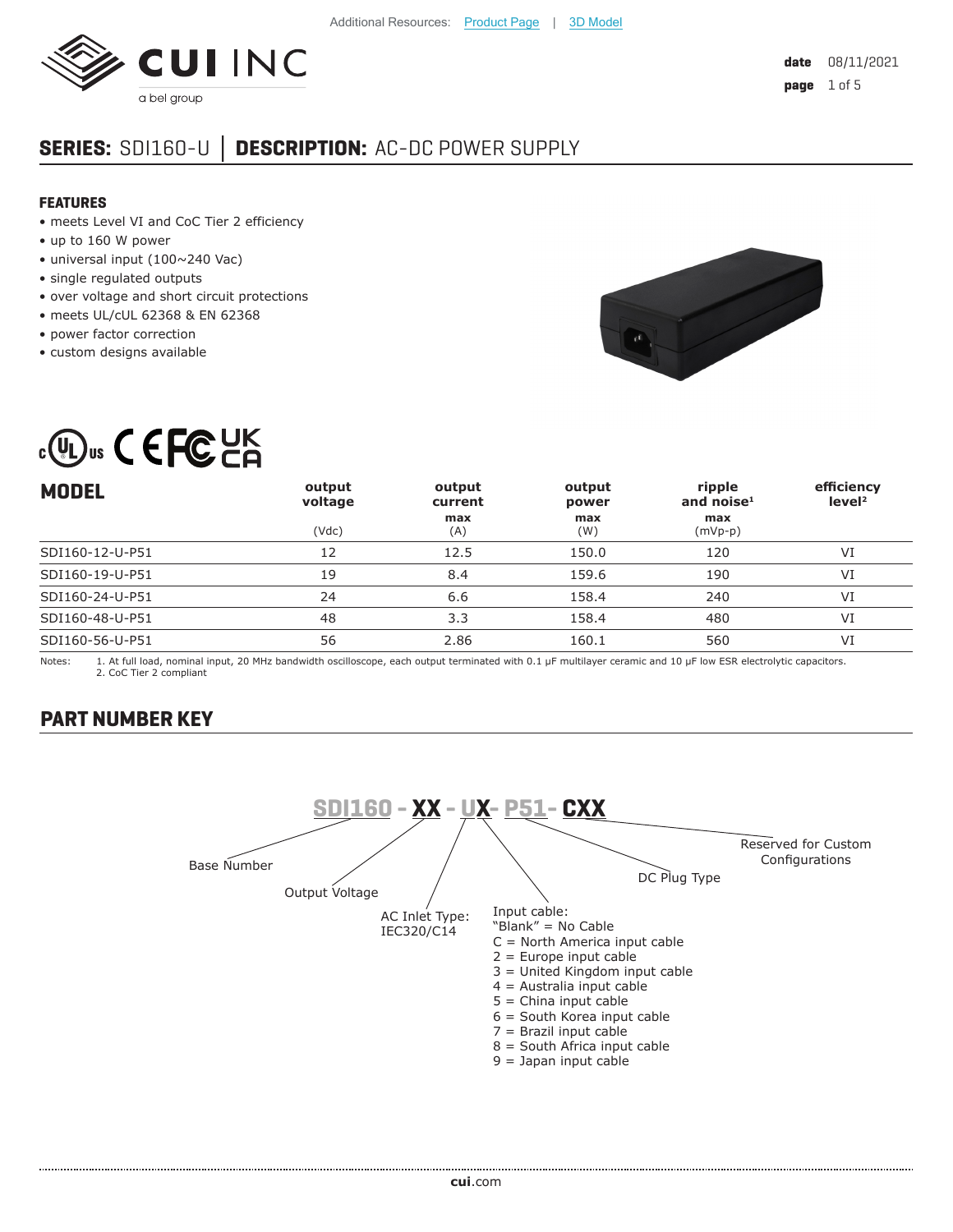#### **INPUT**

| parameter                 | conditions/description                  | min | typ | max  | units |
|---------------------------|-----------------------------------------|-----|-----|------|-------|
| voltage                   |                                         | 100 |     | 240  | Vac   |
| frequency                 |                                         | 50  |     | 60   | Hz    |
| current                   |                                         |     |     | 2.2  | A     |
| inrush current            | at 230 Vac, full load, 25°C, cold start |     |     | 100  | Α     |
| leakage current           |                                         |     |     | 3.5  | mA    |
| power factor              | full load                               | 0.9 |     |      |       |
| no load power consumption | at 230 Vac                              |     |     | 0.15 | W     |

# **OUTPUT**

| param      | ---<br>description | min<br>------ | "ווי | max | units |
|------------|--------------------|---------------|------|-----|-------|
| regulation |                    |               |      |     |       |

#### **PROTECTIONS**

| parameter                | conditions/description          | min | typ | max | units         |
|--------------------------|---------------------------------|-----|-----|-----|---------------|
| over voltage protection  | output shut down, latch         |     |     | 150 | $\frac{0}{0}$ |
| over current protection  | output shut down, auto recovery |     |     | 150 | $\frac{0}{0}$ |
| short circuit protection | output shut down, auto recovery |     |     |     |               |

# **SAFETY & COMPLIANCE**

| parameter            | conditions/description                                                                                   | min      | typ            | max | units           |
|----------------------|----------------------------------------------------------------------------------------------------------|----------|----------------|-----|-----------------|
| isolation voltage    | input to output at 10 mA for 1 minute<br>input to frame ground at 10 mA for 1 minute                     |          | 3,000<br>1,500 |     | Vac<br>Vac      |
| isolation resistance | input to output at 500 Vdc<br>input to frame ground at 500 Vdc                                           | 10<br>10 |                |     | $M\Omega$<br>MΩ |
| safety marks         | UL/cUL (North America), CE (Europe), FCC (USA)                                                           |          |                |     |                 |
| safety approvals     | 62368: UL/cUL, EN<br><b>UKCA</b>                                                                         |          |                |     |                 |
| EMI/EMC              | FCC Part 15 Class B,<br>EN 55032:2012 +AC:2013 Class B,<br>AS/NZS CISPR 32:2015 Class B,<br>EN55024:2010 |          |                |     |                 |
| <b>MTBF</b>          | as per Telcordia SR-332, 25°C                                                                            | 300,000  |                |     | hours           |
| <b>RoHS</b>          | yes                                                                                                      |          |                |     |                 |

# **ENVIRONMENTAL**

| parameter             | conditions/description | min   | typ | max | units         |
|-----------------------|------------------------|-------|-----|-----|---------------|
| operating temperature |                        |       |     | 40  | $\circ$       |
| storage temperature   |                        | $-20$ |     | 80  | $\circ$       |
| operating humidity    | non-condensing         | 20    |     | 80  | %             |
| storage humidity      | non-condensing         | 10    |     | 90  | $\frac{1}{2}$ |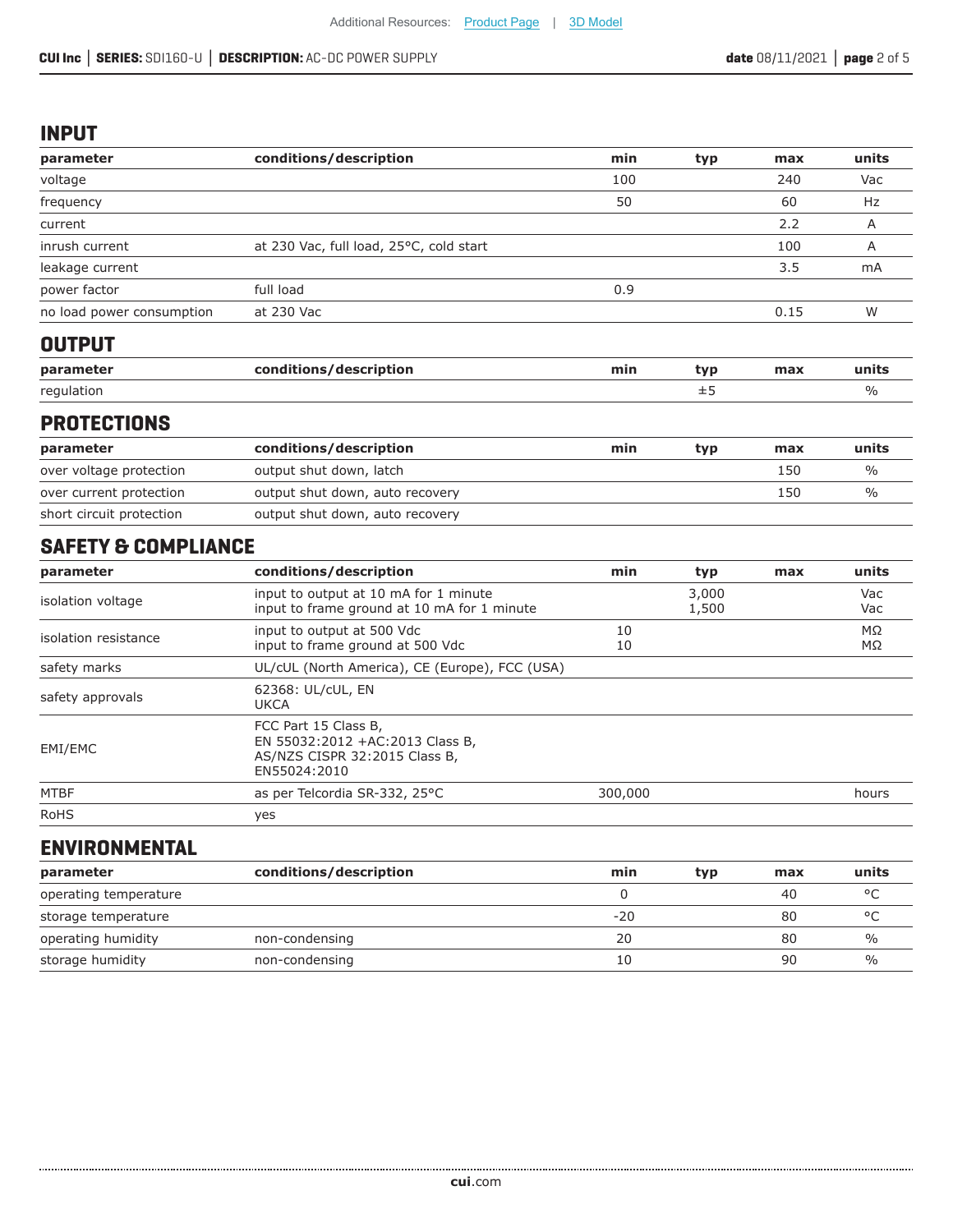# **MECHANICAL**

| parameter  | conditions/description          | min | tvp | max | units |
|------------|---------------------------------|-----|-----|-----|-------|
| dimensions | $175.2 \times 74.0 \times 42.0$ |     |     |     | mm    |
| inlet plug | IEC320/C14                      |     |     |     |       |
| weight     |                                 |     | 700 |     |       |

#### **MECHANICAL DRAWING**

units: mm tolerance: ±1.0 mm



SIDE-VIEW

# **DC CORD**

units: mm





| <b>CABLE</b>   | <b>CORD LENGTH</b> |
|----------------|--------------------|
| UL2464, 16 AWG | 1,200 mm $\pm 50$  |
| UL2464, 16 AWG | 1,500 mm ±50       |
| UL2464, 16 AWG | 1,500 mm $\pm 50$  |
| UL2464, 18 AWG | 1,500 mm $\pm 30$  |
| UL2464, 18 AWG | 1,500 mm $\pm 50$  |
|                |                    |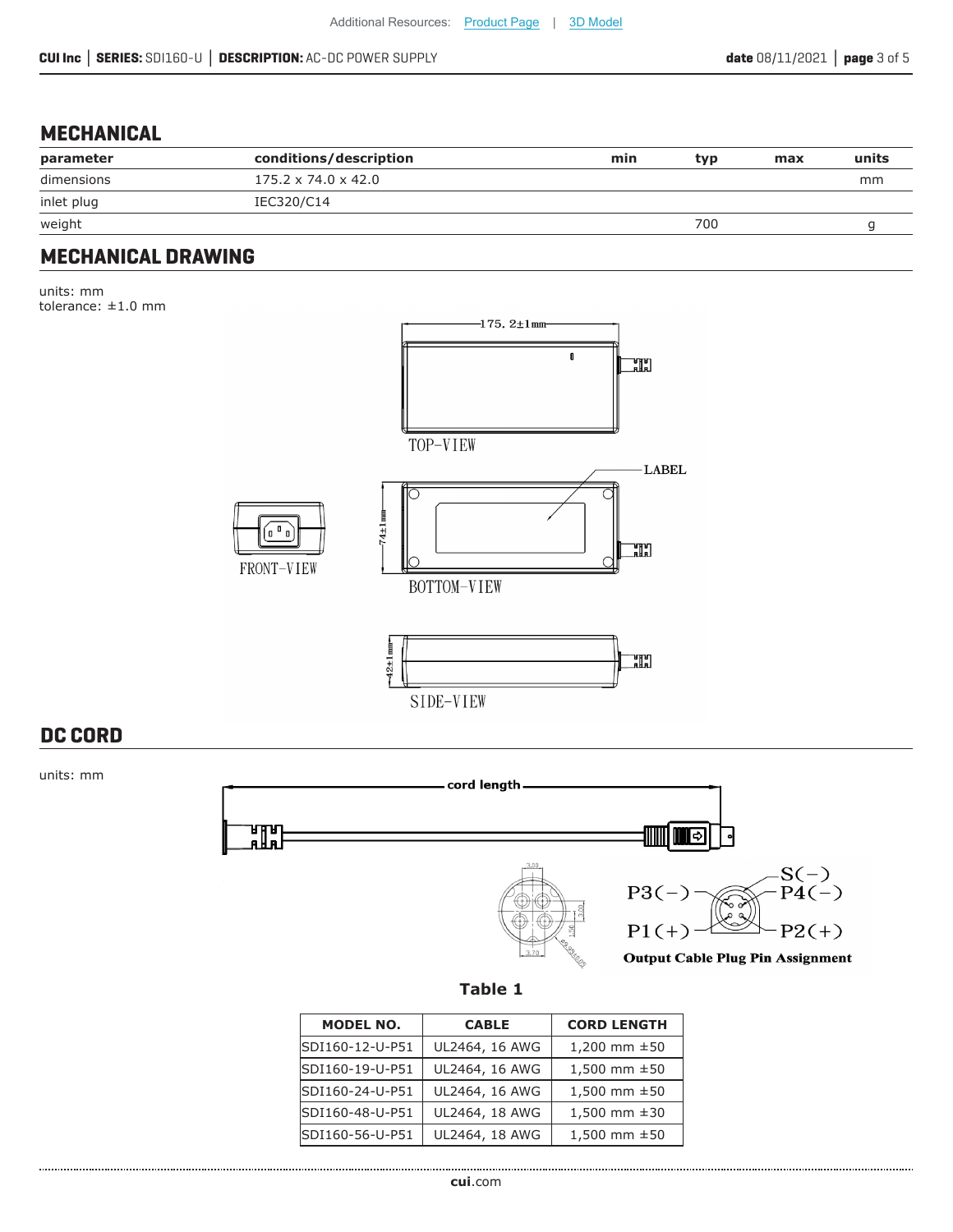# **AC CORD**



China  $\vert$  1,830 mm  $\pm$ 30 South Korea  $\begin{vmatrix} 1,830 \text{ mm } \pm 50 \end{vmatrix}$ Brazil 1,830 mm ±30 South Africa  $\begin{vmatrix} 1,830 \text{ mm } \pm 50 \end{vmatrix}$ Japan  $\Big|$  1,830 mm  $\pm 30$